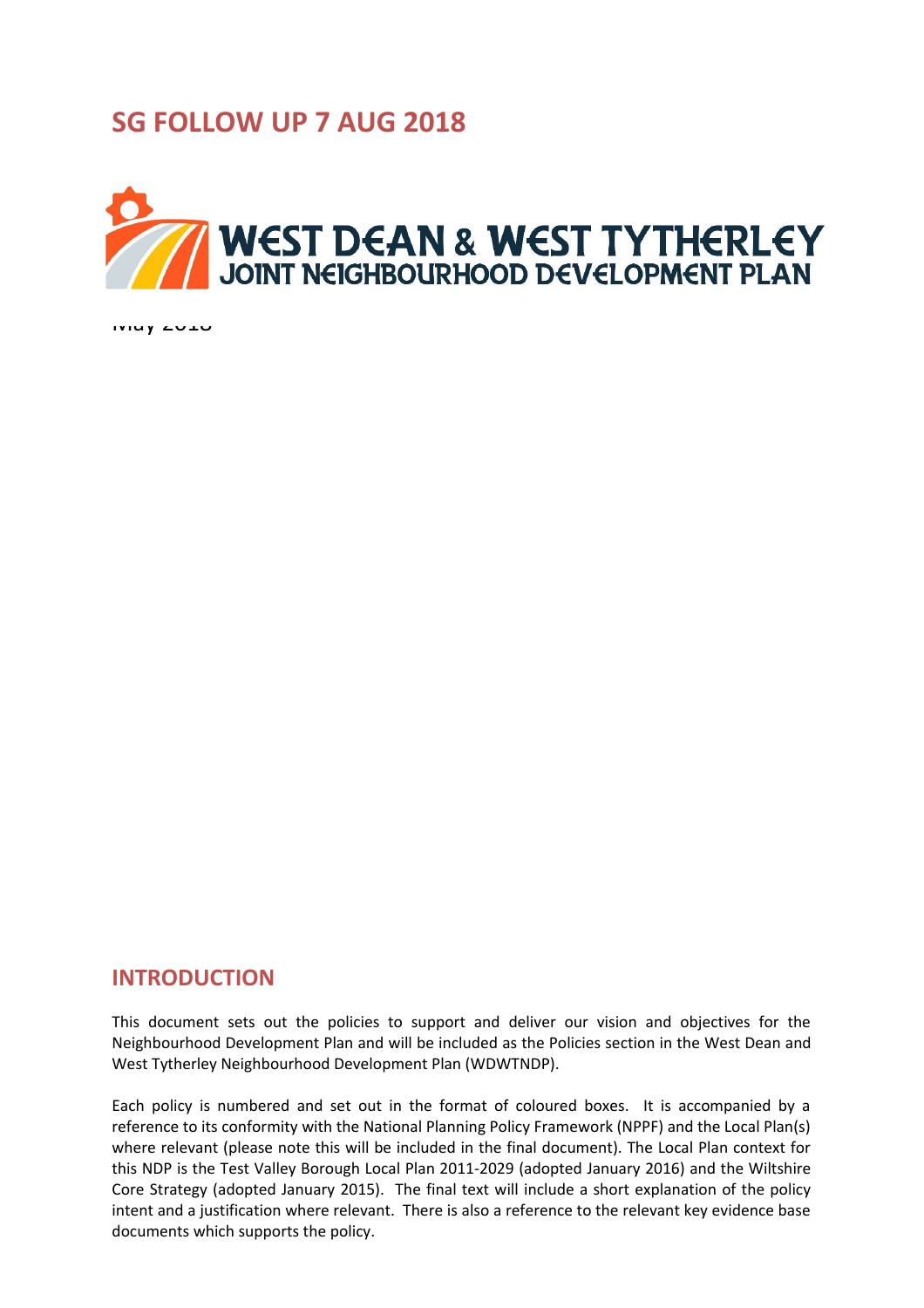The policies should be read in conjunction with the evidence base documents. To aid identification, policies have been coded as indicated below.

## **Policy coding**

| Code | <b>Policy Area</b>                 |
|------|------------------------------------|
| EL   | <b>Environment and Landscape</b>   |
| TS   | Transport, Facilities and Services |
| PD   | Planning and Development           |

## **List of Policies**

The policies being proposed in the Plan are:

# **Environment and Landscape**

Policy EL1: Countryside Protection and the village setting Policy EL2: Historic Environment Policy EL3: Locally important historic buildings and other structures Policy EL4: Conservation areas Policy EL5: Locally important trees and hedgerows outside the Conservation Area Policy EL6: Local Green Space Designations Policy EL7: Conservation of the environment, ecosystems and biodiversity Policy EL8: Protection of open views

# **Transport, Facilities and Services**

Policy TS1: Train service

Policy TS2: Community transport

Policy TS3: Traffic calming

Policy TS4: Non-car provision/ footpath / public transport provision

Policy TS5: Pedestrian safety

Policy TS6: Communications Infrastructure

Policy TS7: Sustainability

Policy TS8: Education provision

Policy TS9: Flooding and drainage mitigation

Policy TS10: Encouraging employment

Policy TS11: Assets of Community Value (Community Right to Bid)

Policy TS12: Adequate appropriate car parking

Policy TS13: Community leisure / cultural facilities

Policy TS14: Developer Contributions

# **Planning and Development**

Policy PD1: Housing mix Policy PD2: Characteristics of infill development Policy PD3: Design Policy PD4: Building material Policy PD5: Housing considerations Policy PD6: Integration of landscaping Policy PD7: Historic buildings Policy PD8: Protection of high grade Agricultural Land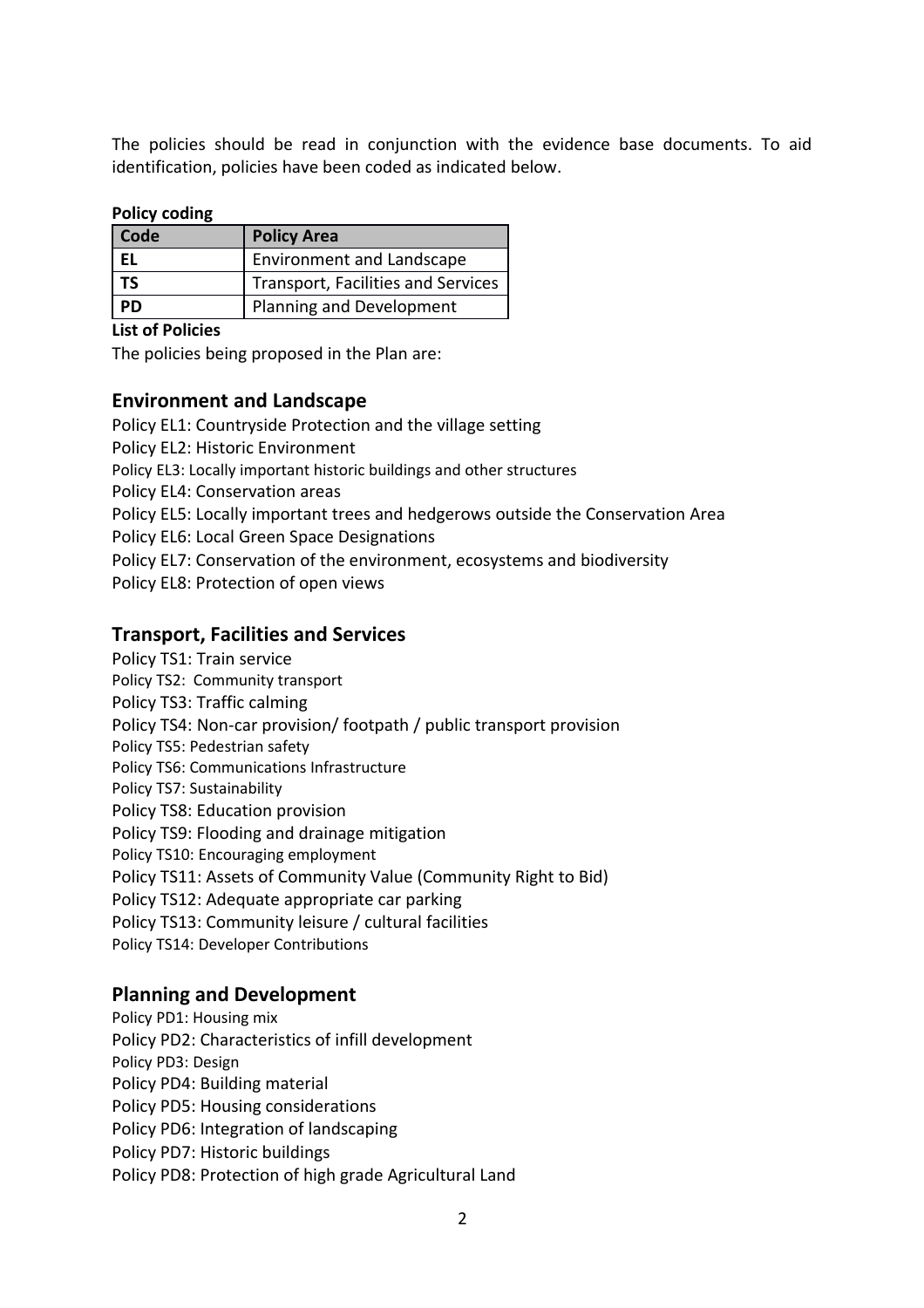Policy PD9: Development of residential gardens Policy PD10: Granny annexes Policy PD11: Live/work dwellings Policy PD12: Dark night skies Policy PD 13: Noise Pollution

# **Environment and Landscape**

# **Policy EL1: Countryside Protection and the village setting**

All development will be considered with regard to the need to protect the landscape character of the countryside. Proposals which preserve and enhance the open character of the important gaps between settlements and which are not detrimental to the Green Infrastructure Network (as identified by the Local Planning Authority) will be supported.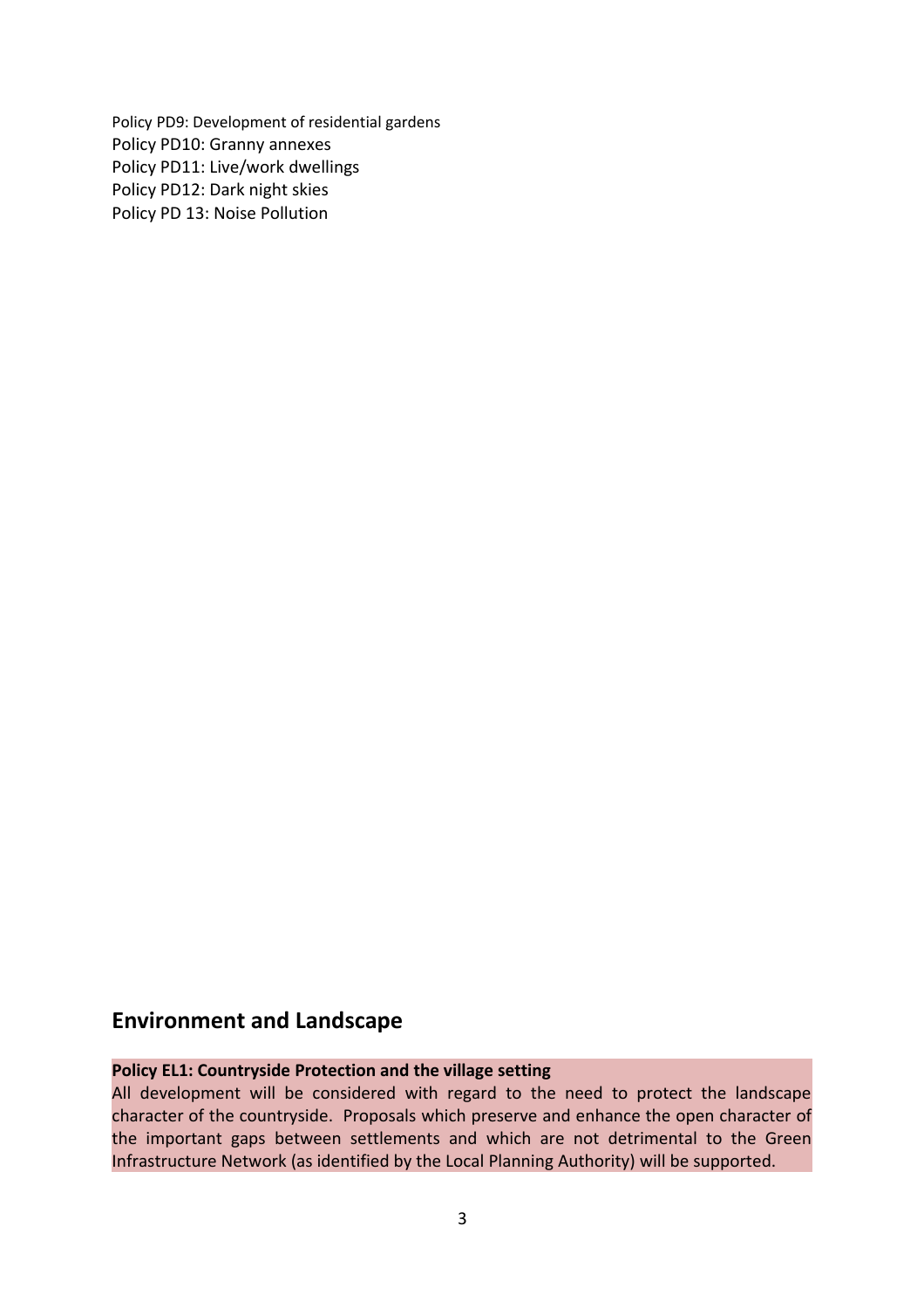Development will only be permitted where it conserves or enhances the natural beauty of the character of the villages.

In particular it will:

1. take opportunities to restore the natural function of the River Dun through West Dean and other watercourses, including in West Tytherley conservation area, to improve water quality, to prevent flooding and enhance wetland habitats;

2. reflect the settlement pattern of the neighbourhood, use locally acceptable materials that enhance the appearance of the development ;

3. relate well to historic route ways and not divert them from their original course or damage their rural character by loss of banks, hedgerows, verges or other important features;

4. not result in the loss or degradation of Ancient Woodland or historic features within it and, where appropriate will contribute to its on-going management;

5. conserve and enhance the ecology and productivity of fields, trees and hedgerows, retain and reinstate historic field boundaries, and direct development away from medieval or earlier fields, especially where these form coherent field systems with other medieval features.

## **Conformity list of references:**

- NPPF: Paras 115 & 117
- NDP objective: Preserve and enhance the character of the villages and their setting of a beautiful rural environment and ensure that the existing open countryside is maintained.
- TVBC/Wiltshire policy:

**Key Evidence base reference:** Historic environment report, Character appraisal

## **Policy EL2: Historic Environment**

Designated historic heritage assets in the villages and their settings, including listed buildings, historic public realm, sites of archaeological significance, sensitive ecology, landscape designation and scheduled ancient monuments or conservation areas will be preserved and enhanced for their historic significance, including the contribution made by their settings and their importance to local distinctiveness, character and sense of place.

Proposals for development that affect non-designated heritage assets will be considered taking account of the scale of any harm or loss and the significance of the heritage assets.

Applicants should clearly demonstrate that any harm is both unavoidable and justified on the basis of the public benefits it delivers.

## **Conformity list of references:**

- NPPF: Paras 126 and 129
- NDP objective: Conserve and enhance the historic environment in relation to buildings, landscapes and places of local cultural value.

TVBC/Wiltshire policy:

**Key Evidence base reference:** Historic Environment Report, Character Appraisal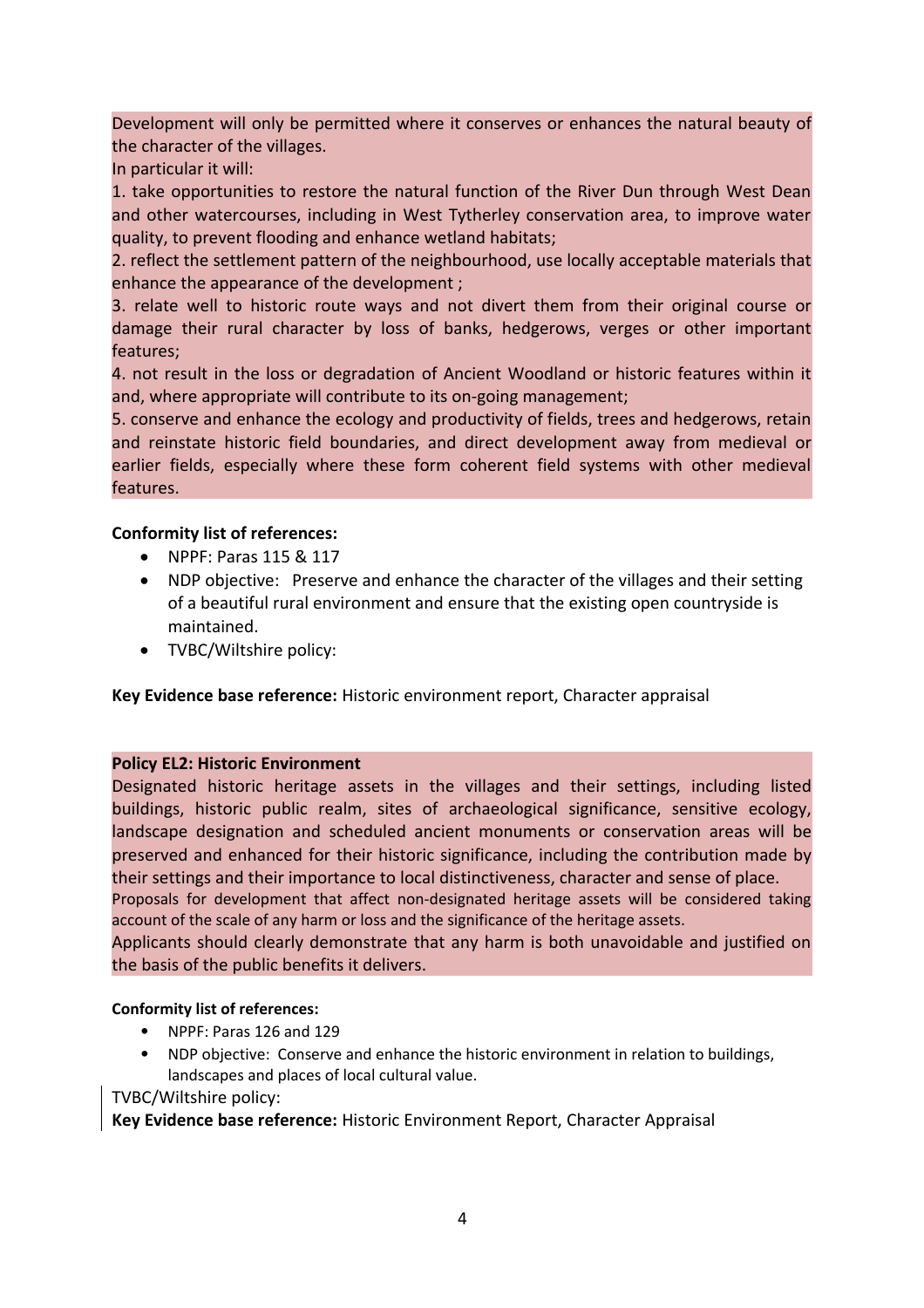#### **Policy EL3: Locally important historic buildings and other structures**

Buildings listed in Schedule xx and identified on Map xx or otherwise identified by the local planning authority as non-designated heritage assets together with other key buildings, or structures which are of significant local architectural and historic interest and contribute to the villages' distinctiveness will be conserved in a manner appropriate to their significance. Development proposals will be expected to retain and enhance the local distinctiveness of such buildings and structures and their setting. The Character Appraisal and Historic EnvironmentReport (see evidence base) will be used as a reference to assess the impact of the proposals.

#### **Conformity list of references:**

- NPPF: Paras 126 and 129
- NDP objective: Conserve and enhance any sites of archaeological significance, sensitive ecology and landscape designation.
- TVBC/Wiltshire policy:

## **Key Evidence base reference:** Historic Environment Report, Character Appraisal

#### **Policy EL4: Conservation areas**

Within the conservation areas and sites adjacent to or with views from and into the conservation areas, development proposals will be required to preserve or enhance the character or appearance of those areas including the green and woodland spaces. Development proposals and extensions and alterations to existing buildings and structures will be expected to:

1. be suitably designed for the context within which they are set;

2. ensure that the scale and massing of buildings relate sympathetically to the site and its surrounding area; **and** 

3. use traditional and vernacular building materials to respect the context of any development.

#### **Conformity list of references:**

- NPPF: Para 126
- NDP objective: Protect our existing conservation areas as well as the green and woodland spaces across the entire NDP area.
- TVBC/Wiltshire policy:

**Key Evidence base reference:** Historic environment study, Conservation area appraisal.

#### **Policy EL5: Locally important trees and hedgerows across the Conservation Area**

Planning permission will not be granted where development would result in an unacceptable loss, or damage to, existing trees or woodlands or hedgerows during or as a result of development unless the benefits of the proposed development outweigh the amenity value of the trees or hedgerows in question. Wherever possible development proposals must be designed to retain trees or hedgerows of good arboriculture and/ or amenity including those specifically identified in Schedule xx.

The Character Appraisal (see evidence base) will be used as a reference to assess the impact of the proposals.

#### **Conformity list of references:**

- NPPF: Para 58
- NDP objective: Protect our existing conservation areas as well as the green and woodland spaces across the entire NDP area.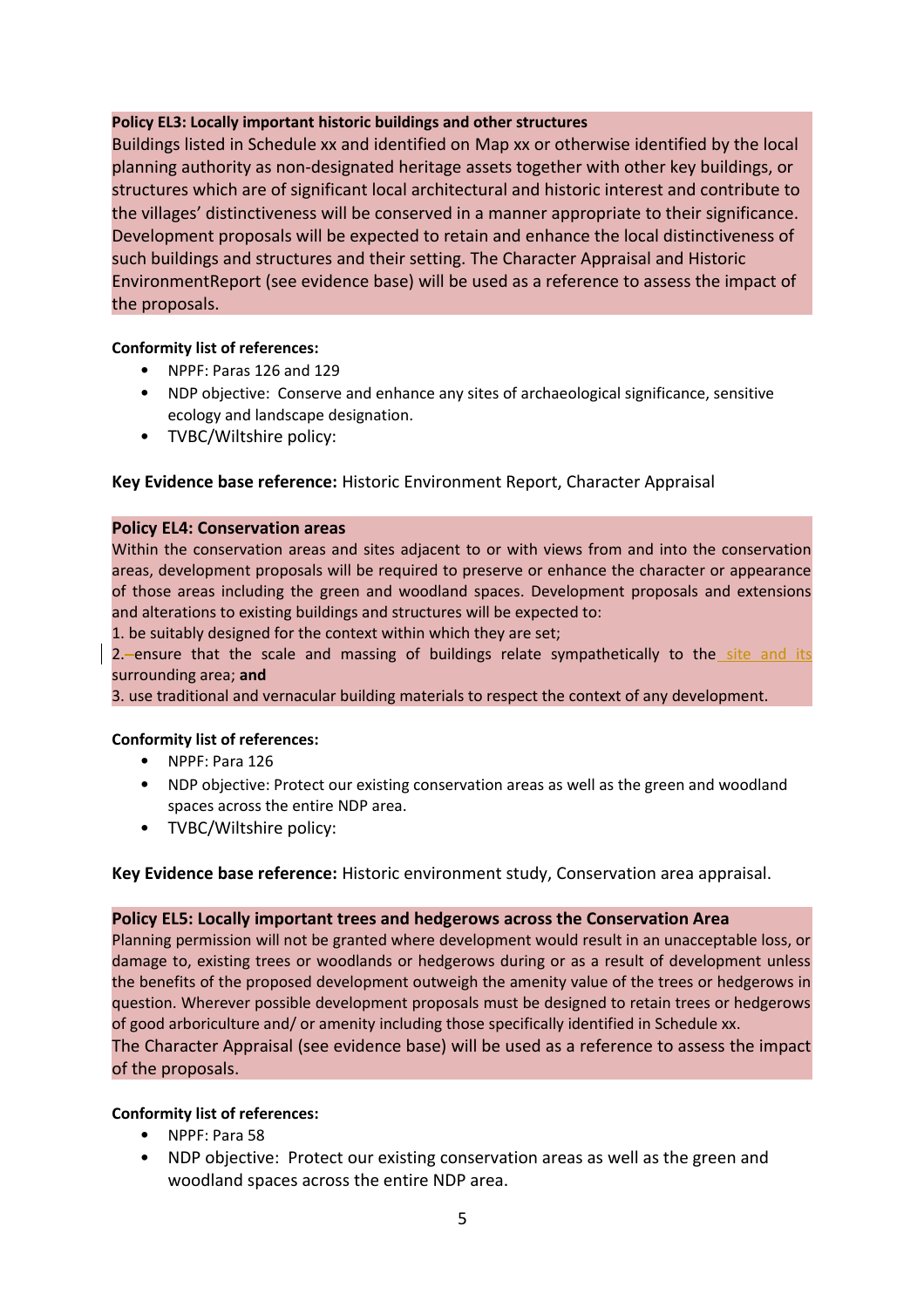• TVBC/Wiltshire policy:

**Key Evidence base reference:** Historic Environment Report, Character Appraisal, Trees Study

## **Policy EL6: Local Green Space Designations**

The Plan designates the locations described in Schedule xxx (Refer to ANNEX xx to the Plan: Map xx) as Local Green Spaces under the Neighbourhood Plan in accordance with paragraph 77 of NPPF.

Proposals for any development on the land will not be allowed other than in very special circumstances or if it is essential to meet necessary utility infrastructure needs and no alternative feasible site is available. There will be a presumption against development on these sites under the Neighbourhood Plan.

## **Conformity list of references:**

- NPPF: Paras 76 & 77
- NDP objective: Conserve and protect our distinctive landscape which contributes to a sense of place and community, including natural features such as hedges, ditches, verges and trees.
- TVBC/Wiltshire policy:

**Key Evidence base reference:** Historic environment study, Character Appraisal, Green Infrastructure study

# **Policy EL7: Conservation of the environment, ecosystems and biodiversity**

Development will be expected to retain well-established features of the environment, ecosystem and biodiversity, including mature trees, species-rich hedgerows, watercourses and other ecological networks together with the habitats alongside them including ponds.

## **Conformity list of references:**

- NPPF: Para 115
- NDP objective: Conserve and enhance the environment, ecosystem and biodiversity, ensuring that new development protects wild animal and plant life including habitats and appropriate movement corridors.
- TVBC/Wiltshire policy:

# **Key Evidence base reference:** Historic environment report, Character appraisal

# **Policy EL8: Protection of open views**

All development will be considered with regard to the need to protect the open landscape character of the countryside and the natural rural views into and out of the villages. The Character Assessment will be used as a reference to assess the impact of all proposals.

# **Conformity list of references:**

- NPPF: Para 58
- NDP objective: Protect the natural rural views into and out of the villages.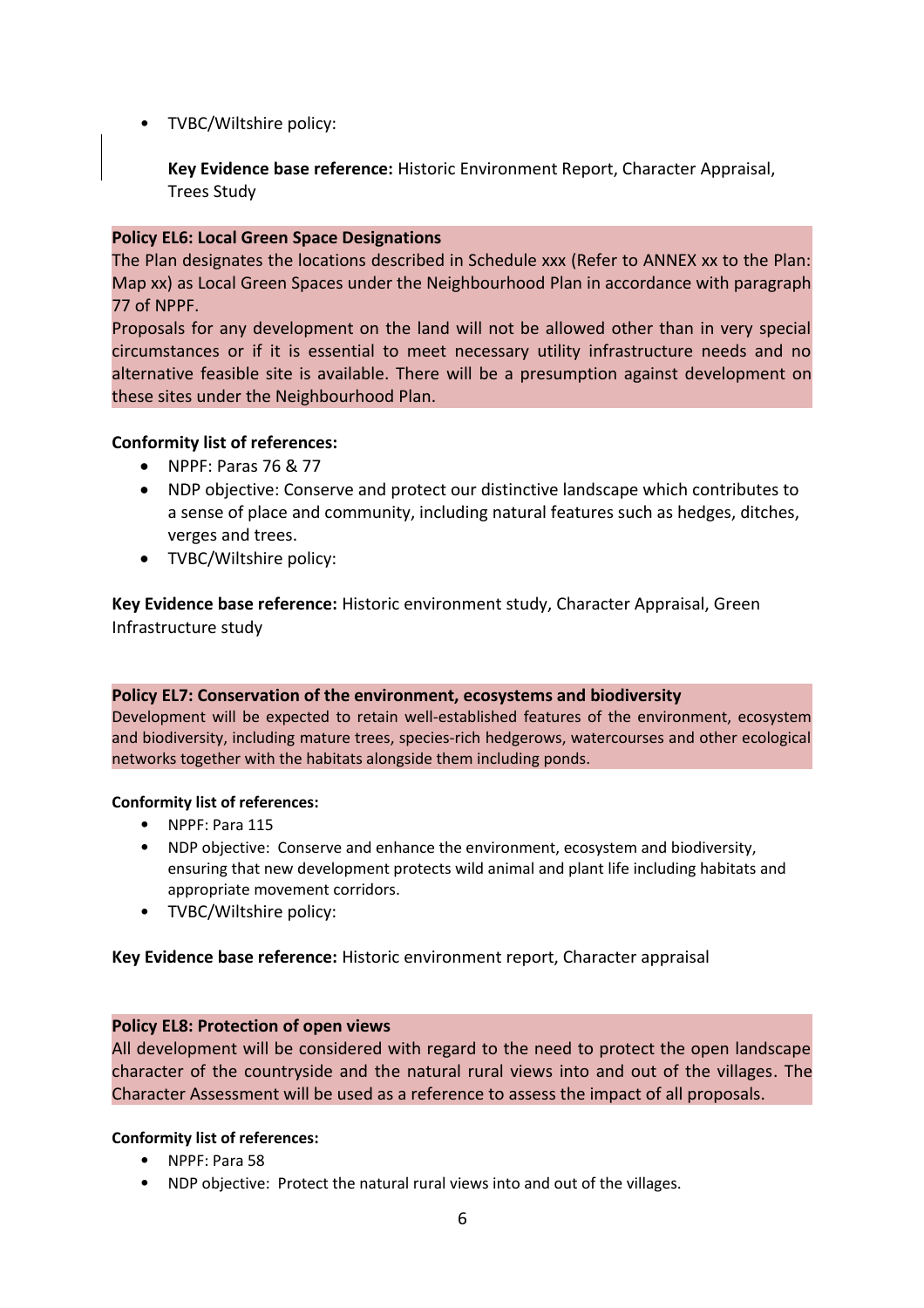• TVBC/Wiltshire policy:

# **Key Evidence base reference:** Character Appraisal

# **Transport, Facilities and Services**

## **Policy TS1: Train service**

New and/or improved train services which stop at Dean Station will be encouraged and supported to continue to protect the vitality of the villages.

#### **Conformity list of references:**

- NPPF: Paras 31,40 and 41
- NDP objective: Protect and improve train services which stop at Dean Station.
- TVBC/Wiltshire policy:

#### **Key Evidence base reference:** Survey

#### **Policy TS2: Community transport**

The Neighbourhood Plan will, where appropriate, promote the provision of new community transport and/or improve and maintain a good bus service.

#### **Conformity list of references:**

- NPPF: Paras 31,40 and 41
- NDP objective: Provide community transport and/or improve and maintain a good bus service.
- TVBC/Wiltshire policy:

#### **Key Evidence base reference:** Survey

#### **Policy TS3: Traffic calming measures**

Applications for new residential development must demonstrate how the development will provide traffic calming measures including a management strategy where appropriate.

#### **Conformity list of references:**

- NPPF: Paras 31,40 and 41
- NDP objective: Undertake a programme of traffic calming and management both generally and specifically, to reduce the traffic speed in the villages.
- TVBC/Wiltshire policy:

#### **Key Evidence base reference:** Survey

**Policy TS4: Non-car provision/ footpath / public transport provision**  The Neighbourhood Plan will, where appropriate, require proposals to: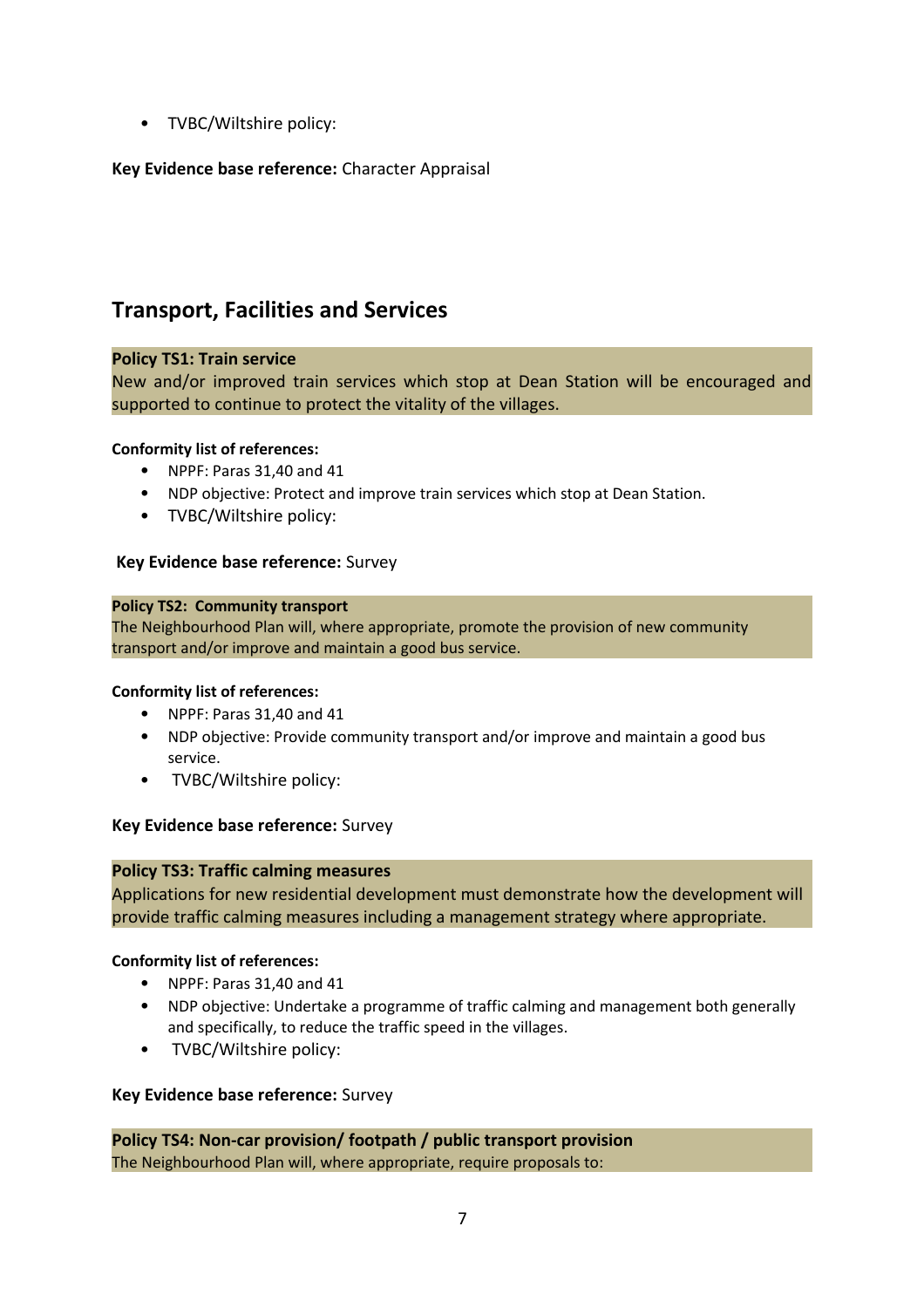- 1. promote walking, cycling and the use of public transport, including making proper provision for those with mobility impairment; **and**
- 2. promote, improve, protect, maintain and extend the local footpath, cycle way, bridle path and public transport network.

#### **Conformity list of references:**

- NPPF: Para 30
- NDP objective: Improve and maintain the footpaths in and between the villages. Improve the safety and quality of footpaths and bridleways.
- TVBC/Wiltshire policy:

#### **Key Evidence base reference:** Survey

#### **Policy T5: Pedestrian safety**

We will support highways or other transport improvements which facilitate safe access for pedestrians and cyclists through and between all parts of the village, and the linkages between other settlements.

All new housing development must contribute to  $-$ safe pedestrian access to link up with existing, or proposed, wider footpath networks, ensuring that residents can walk safely to public transport services, schools and other key facilities, including village halls, recreation grounds and churches .

#### **Conformity list of references:**

- NPPF: Para 69
- NDP objective: Maintain the walkways and paths and ensure they are suitable and safe for everyone.
- TVBC/Wiltshire policy:

## **Key Evidence base reference:** Survey

## **Policy TS6: Communications Infrastructure**

Applications for all new development must demonstrate how the development will provide, through the installation of the necessary infrastructure and ducting, the ability for occupiers to be able to connect to superfast broadband.

#### **Conformity list of references:**

- NPPF: Para 42
- NDP objective: Seek and support continuous improvements in the provision of highspeed broadband and communications infrastructure for homes and businesses, providing that the siting and appearance of the proposed apparatus seek to minimise impact on the visual amenity, character or appearance of the surrounding area.
- TVBC/Wiltshire policy:

#### **Key Evidence base reference:** Survey

#### **Policy TS7: Sustainability**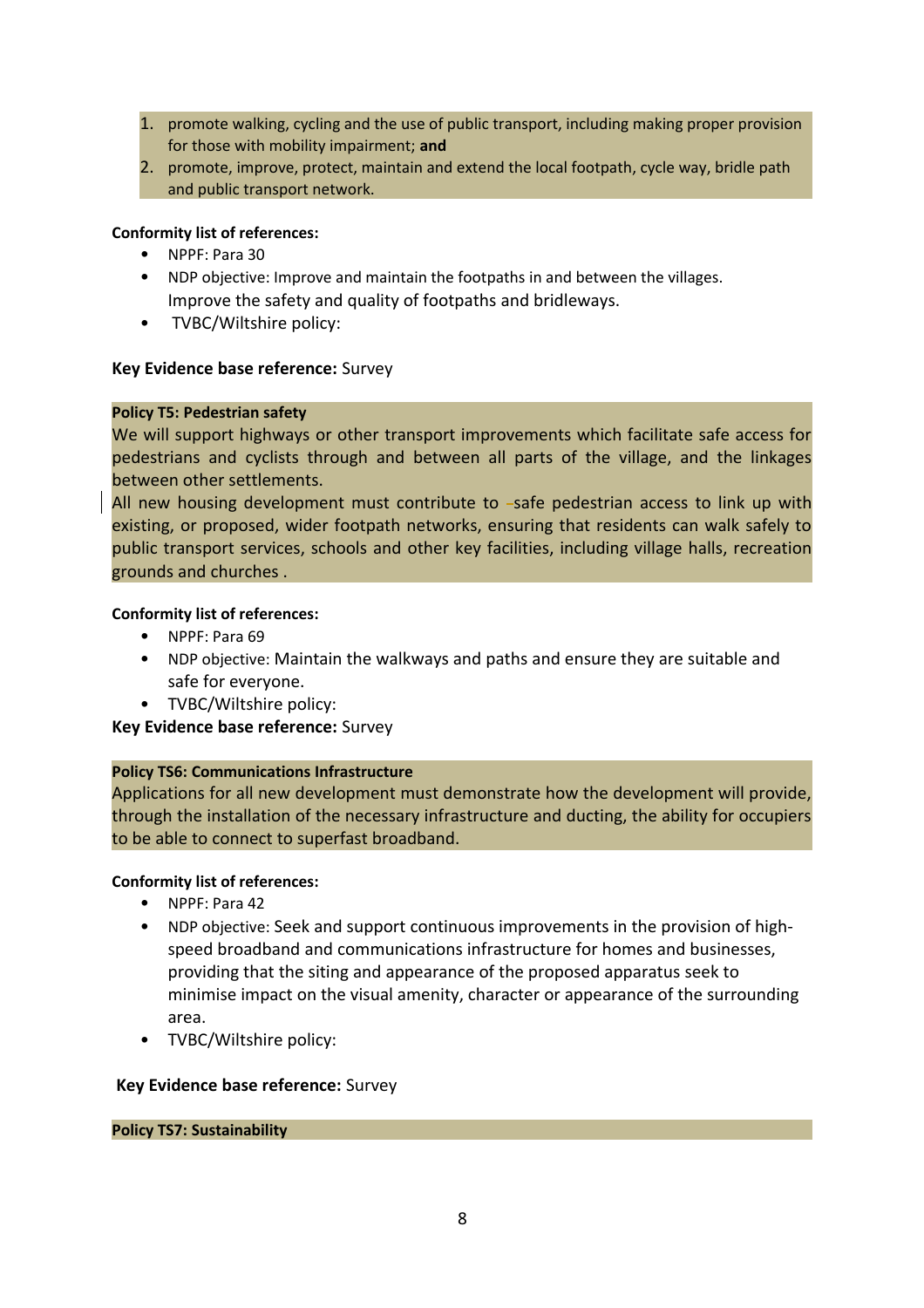Proposals for individual and community scale utilities and service including provision of reliable electricity, $\frac{1}{2}$  solar photovoltaic panels and clean water will be supported subject to the following criteria:

- 1. The siting and scale of proposed development is appropriate to its setting and position in the wider landscape including the character and appearance of the conservation areas and listed buildings;
- 2. the proposed development does not create an unacceptable impact on the amenities of local residents nor on a feature of natural or biodiversity importance.; 3.

## **Conformity list of references:**

- NPPF: Para 14
- NDP objective: Ensure that the village benefits from sufficient utilities and services including reliable electricity and clean water.
- TVBC/Wiltshire policy:

## **Key Evidence base reference:** Survey

## **Policy TS8: Education provision**

The Plan promotes provision for education places for every child in the villages. Development contributions (CIL, Section 106 payments or any mechanism) may be used to help fund appropriate modifications and/ or extensions to education facilities if required.

## **Conformity list of references:**

- NPPF: Para 72
- NDP objective: Retain and maintain the local primary school (WT) and support wider education facilities.
- TVBC/Wiltshire policy:

## **Key Evidence base reference:** Survey

## **Policy TS9: Flooding and drainage mitigation**

Applications for new development must demonstrate how the development will provide, through the installation of the necessary infrastructure, mitigation against flooding and drainage issues.

#### **Conformity list of references:**

- NPPF: Para
- NDP objective: Promote and encourage infrastructure improvements to help mitigate concerns about flooding and drainage issues.
- TVBC/Wiltshire policy:

## **Key Evidence base reference:** Survey

#### **Policy TS10: Encouraging employment**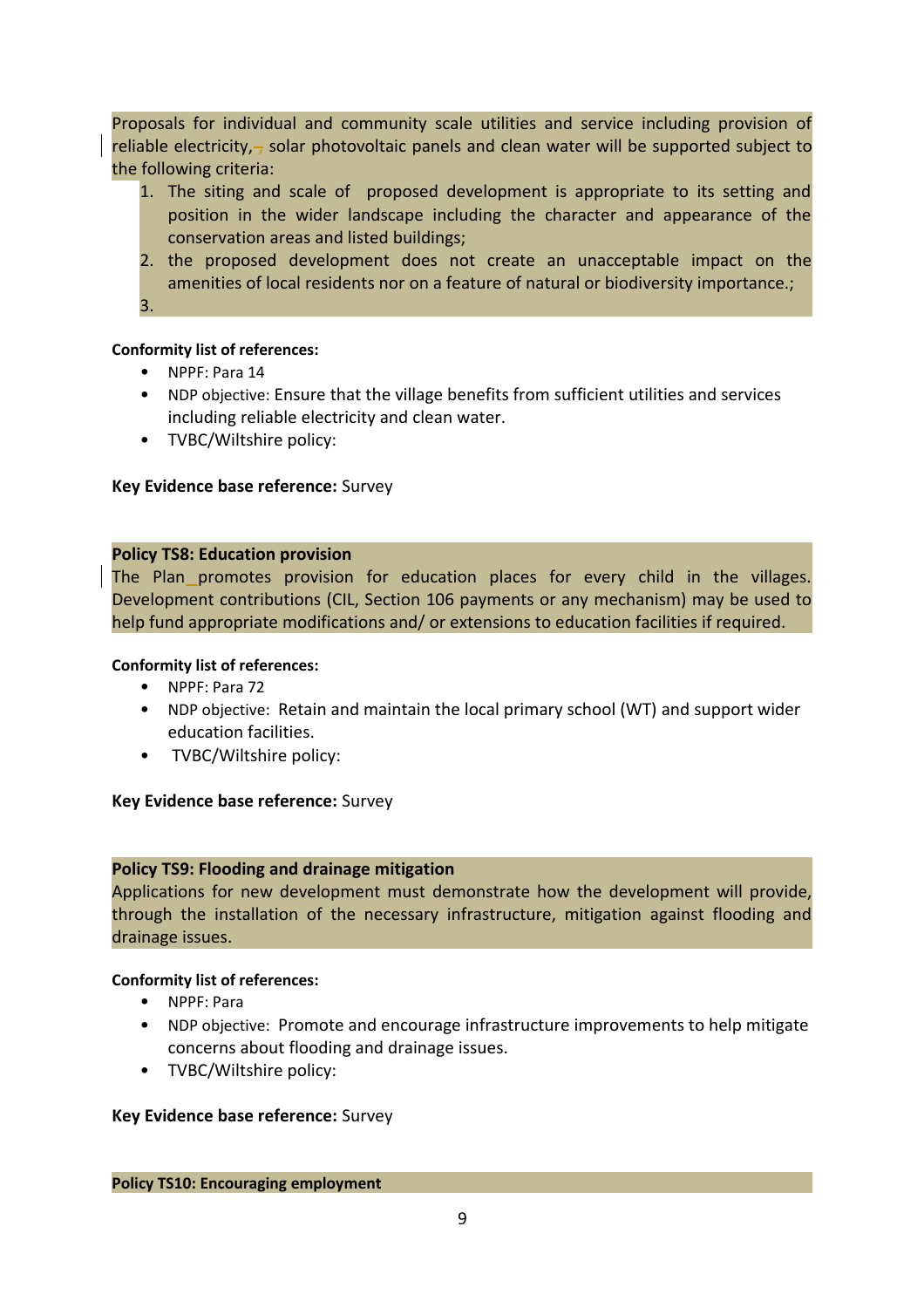Business development in the villages will be encouraged where:

- 1. it is in keeping with the character of the area and the amenities of neighbouring properties and minimises visual impact through sensitive siting and design
- 2. the impact of the proposalminimises the wider character of the area and
- 3. it will not cause or exacerbate any severe traffic problems and will promote sustainable transport.

Proposals to encourage the retention, improvement or reuse of an existing employment provision for the community will be strongly supported.

#### **Conformity list of references:**

- NPPF: paras 18,19,20
- NDP objective: Consider development opportunities and business premises to provide further employment within the village while safeguarding existing employment provision for the community.
- TVBC/Wiltshire policy:

## **Key Evidence base reference:** Survey

## **Policy TS11: Assets of Community Value (Community Right to Bid)**

Proposals to encourage the retention, improvement or reuse of an Asset of Community Value will be strongly supported including retaining the existing local pub and shop in West Tytherley. However, any proposals that will result in either the loss of an Asset of Community Value or in significant harm to the integrity of an Asset of Community Value will not be granted.

## **Conformity list of references:**

- NPPF: Para 17
- NDP objective: Promote and support community activities in both settlements, including retaining the existing local pub and shop in West Tytherley.
- TVBC/Wiltshire policy:

**Key Evidence base reference:** Survey, The Assets of Community Value (England) Regulations 2012

#### **Policy TS12: Adequate appropriate car parking**

## All development must include adequate, appropriate car parking

The impact must be considered of any new development on parking and access at Dean Station and also close to the village hall/school in West Tytherley in accordance with recognised safety standards and the local identified need.

Development proposals that would result in the overall net loss of existing on-street and/or off-

street car parking will not be supported.

#### **Conformity list of references:**

• NPPF: Paras 39 and 40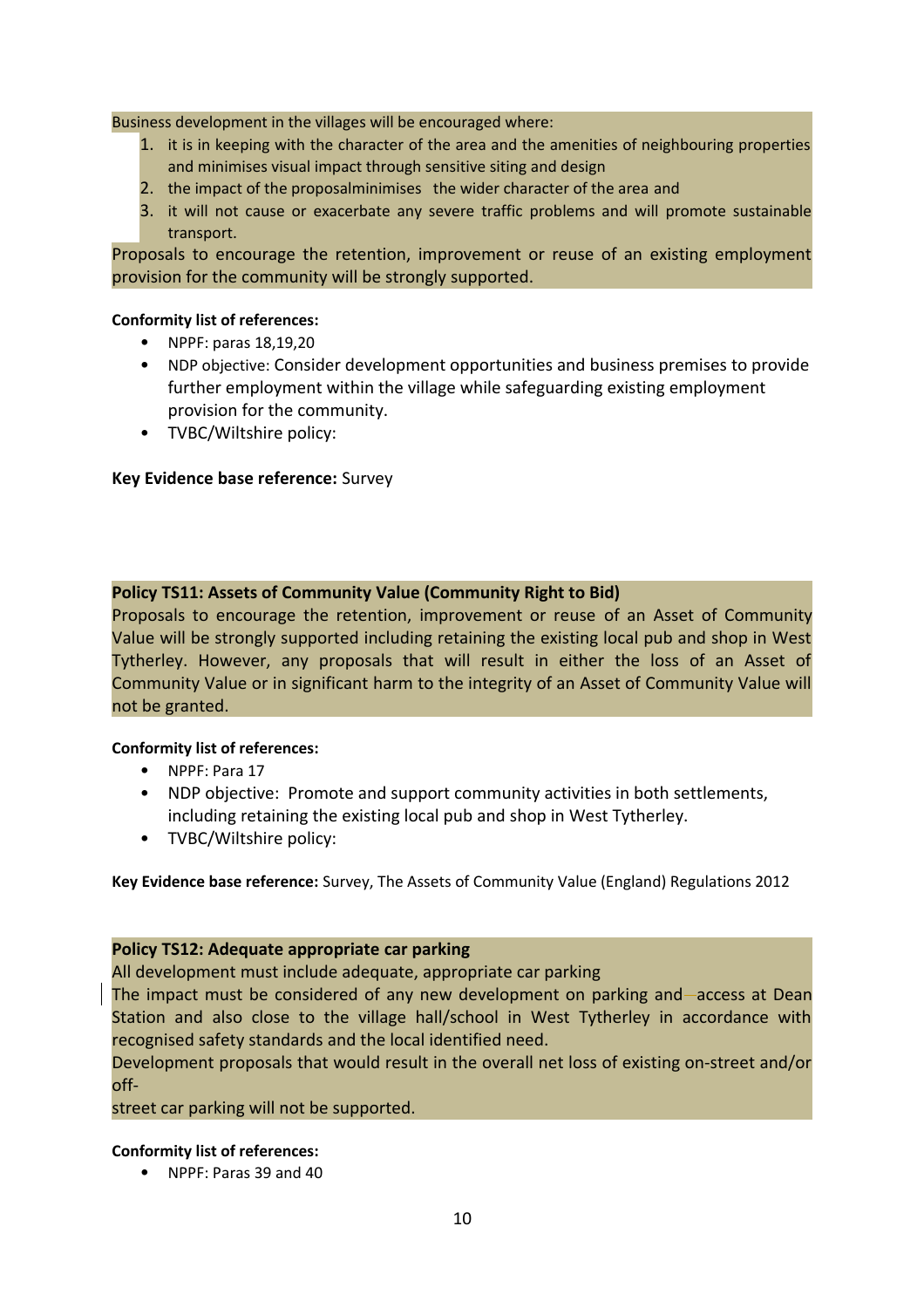- NDP objective: Provide adequate appropriate car parking and access at Dean Station and also close to the village hall/school in West Tytherley.
- TVBC/Wiltshire policy:

## **Key Evidence base reference:** Survey

## **Policy TS13: Community leisure / cultural facilities**

Proposals to sustain or extend the viable use of existing community leisure and cultural facilities and the development of new facilities will normally be supported if they comply with other policies in this Neighbourhood Plan. In particular the Plan will encourage and support the shared use of facilities by schools and the community. Development proposals must consider and where appropriate alleviate the adverse impact of any development on existing community and cultural facilities.

## **Conformity list of references:**

- NPPF: Para 69 and 70
- NDP objective: Maintain the existing recreation grounds and promote new facilities where required or suitably sited.
- TVBC/Wiltshire policy:

## **Key Evidence base reference:** Survey

## **Policy TS14: Developer Contributions**

Where the need is identified, new development must provide appropriate new facilities and infrastructure on-site.

It must fund or directly deliver off-site facilities through CIL contributions or other agreed method, as required by the Plan, the Local Planning Authority and those identified by the County Council. New and improved utility infrastructure will be encouraged and supported in order to meet the identified needs of the community.

## **Conformity list of references:**

- NPPF: Para 42
- NDP objective: Ensure that all financial contributions received by the Parish Council from developments (S106 and/or CIL) are used on projects and initiatives that meet the identified needs of the community
- TVBC/Wiltshire policy:

## **Key Evidence base reference:** Survey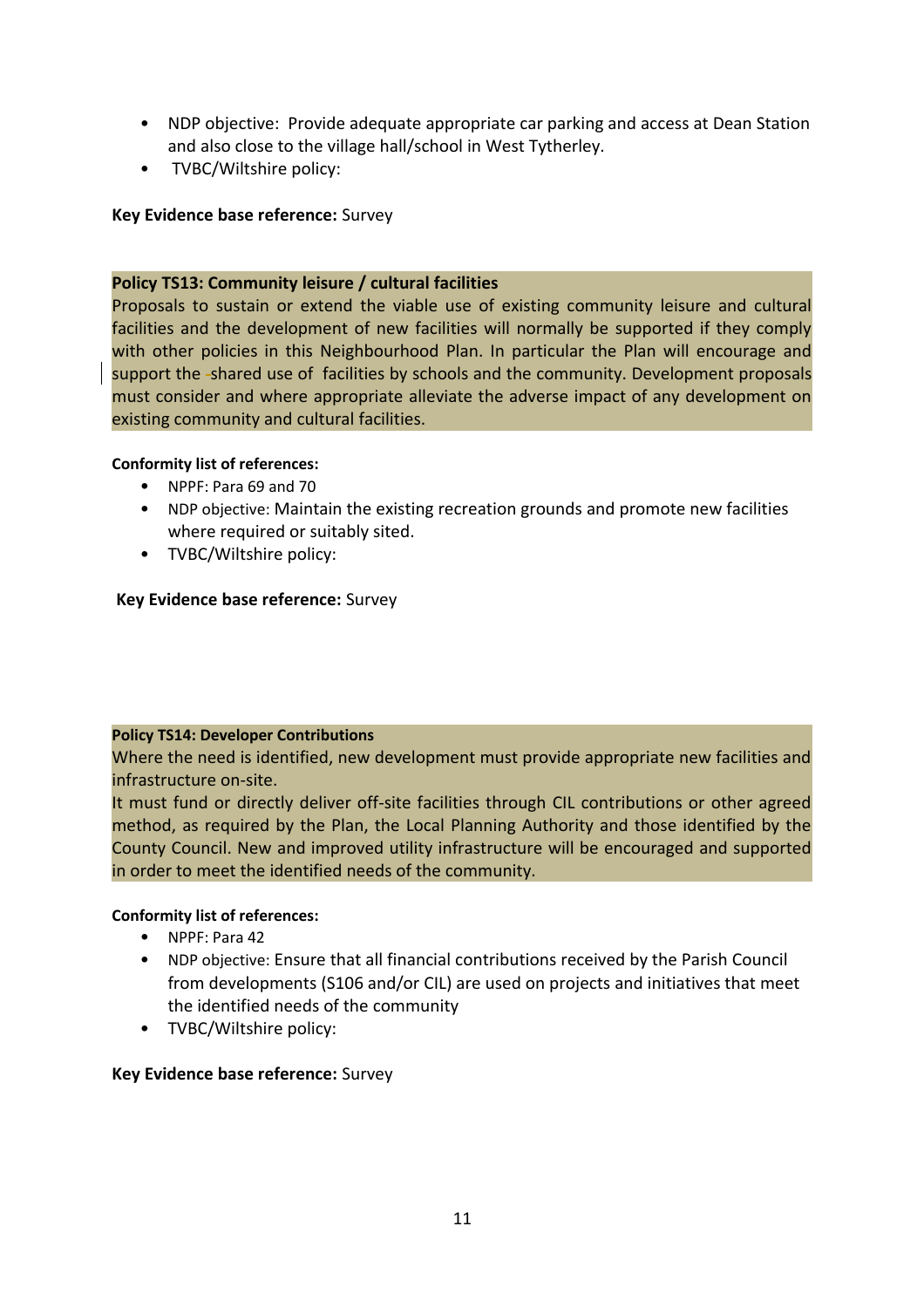# **Planning and Development**

#### **Policy PD1: Housing mix**

Modest, community led, housing development within the Development settlement boundary of the villages will be supported where it includes a range of house types- with a high proportion of one, two and three bedroom dwellings. Housing developments (depending on the number of dwellings) will -be expected to include an element of  $\epsilon$ affordable dwellings for young families-and working people. Where appropriate, sheltered accommodation should be considered to meet the local needs of the elderly and people with disabilities, thus enabling them to remain independent and within the community for as long as is possible.

#### **Conformity list of references:**

- NPPF: Para 50
- NDP objective: Provide a modest mix of housing types that sustains the current need and meets the future need of the community.
- TVBC/Wiltshire policy:

**Key Evidence base reference:** Survey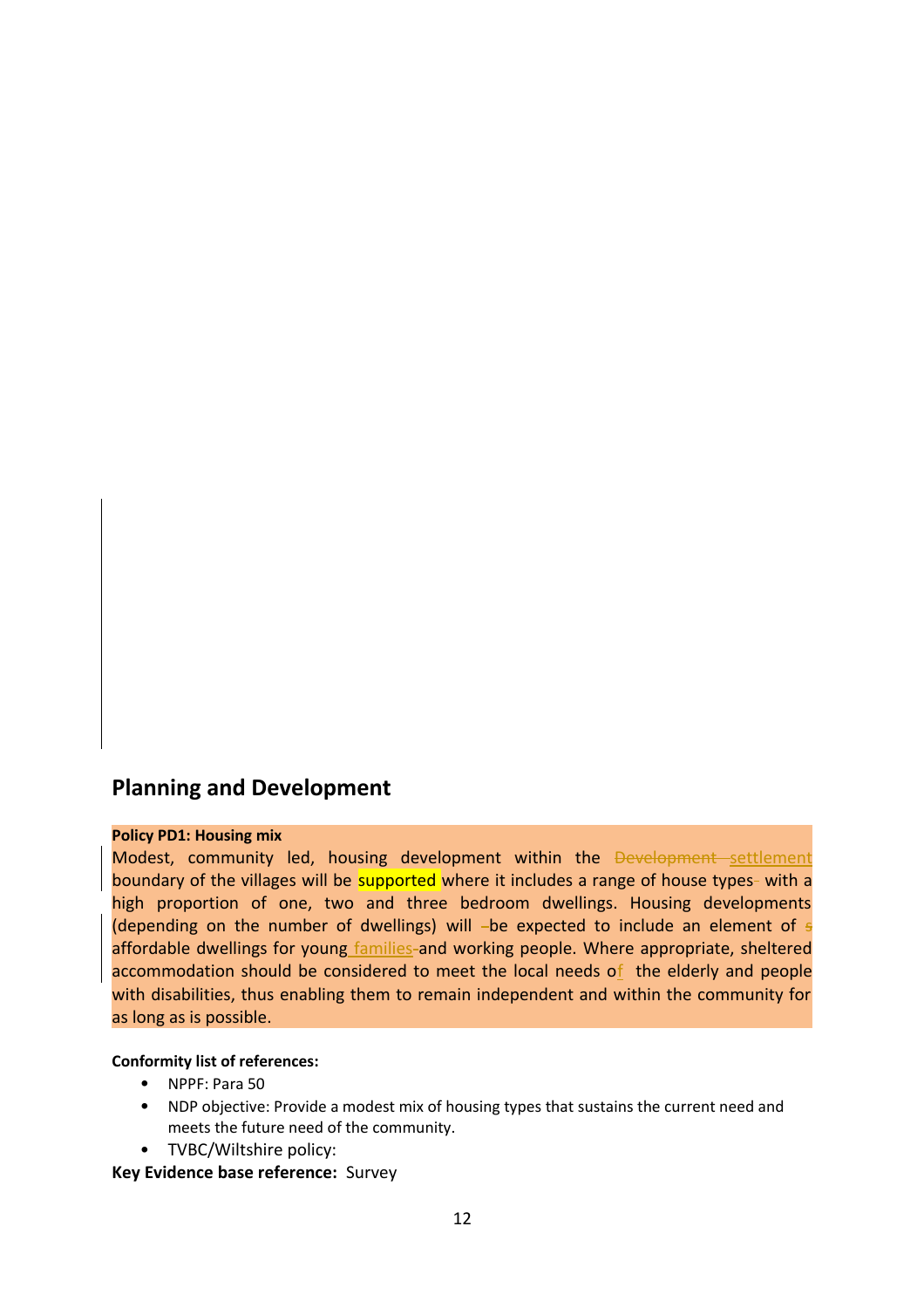#### **Policy PD2: Characteristics of infill development**

Within the two core villages as defined by the settlement boundaries, further development will be permitted on brownfield sites and suitable small infill sites (i.e. sites within a continuously developed road frontage, with direct access to the road) for proven affordable local housing or small business needs, Building development on **green spaces** within the settlement boundary will not be permitted be unacceptable, unless the development meets specific necessary utility infrastructure needs and no feasible alternative site is available. This policy applies even where the site has not been formally designated as a Local Green Space.

[Need to address the policy for size of house(s) in relation to the overall plot] {Need to relate this to EL6 (Green Spaces)

#### **Conformity list of references:**

- NPPF: Para
- NDP objective: Identify the characteristics of infill development and minimise the impact on immediate neighbours.
- TVBC/Wiltshire policy:

**Key Evidence base reference:** Character appraisal, Survey

#### **Policy PD3: Housing Design and layout**

Proposals for all forms of new development must plan positively for the achievement of high quality design, at the same time demonstrating they have sought to conserve local distinctiveness and the aesthetic qualities of traditional rural settlements and buildings found in the conservation areas and their setting. Applications proposing designs which fail to respect the connections between people and places, or are inappropriate to its location, or pay inadequate regard to issues of renewable energy technologies (only in respect of non-residential development), landscape and biodiversity considerations will not be supported.

The Character Appraisal (see evidence base) will be used as a reference to assess the proposals.

#### **Conformity list of references:**

- NPPF: Paras 58 and 61
- NDP objective: Ensure any new housing and development (multiple) is community led and sympathetic to the conservation areas and their setting.
- TVBC/Wiltshire policy:

## **Key Evidence base reference:** Character Appraisal report, Pride of Place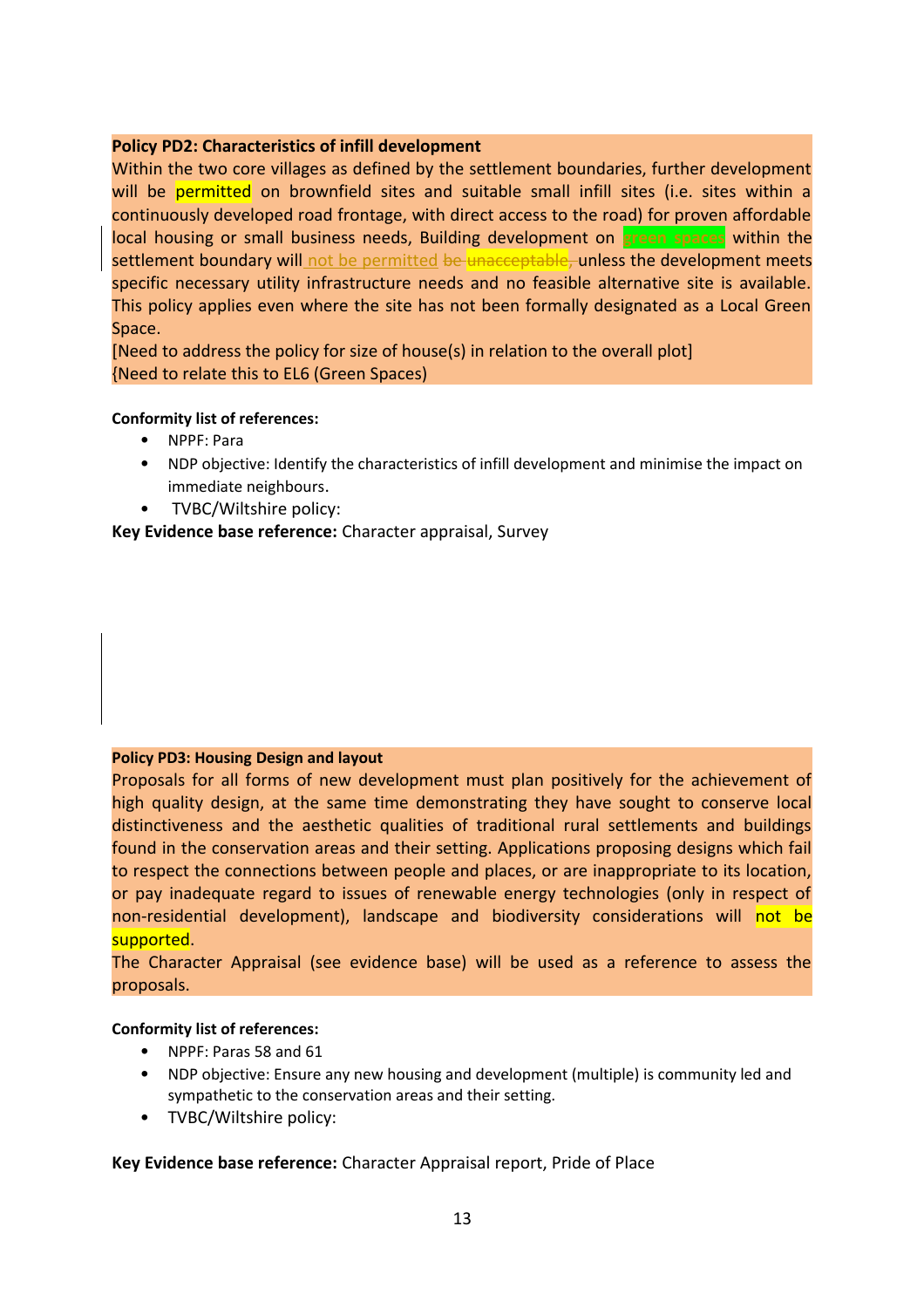## **Policy PD4: New housing material and appearance**

The design of new buildings will be expected to have regard to the vernacular character of buildings in the villages. New development must give priority to the use of locally compatible vernacular building materials which respects the existing character of the rural villages. Contemporary design, which combines vernacular materials and forms with other materials, will be supported provided that a clear rationale and high quality design are at the core of the development.

The building material must also contributes positively, and be sensitive to, the defining characteristics of the local area; enhance the immediate setting and not detract from the overall character of the villages.

#### **Conformity list of references:**

- NPPF: Para 55
- NDP objective: Ensure that any new housing and development is designed and built to a high quality and respects the existing character of the rural villages.
- TVBC/Wiltshire policy:

## **Key Evidence base reference:** Historic environment report, Character appraisal

#### **Policy PD5: AffordableHousing considerations**

New development for affordable housing will be encouraged if based on proven local need that is not able to be met with existing affordable housing within or close to the village. Such development will be for smaller affordable homes (for rent through a housing association or similar so that they remain in the affordable housing pool in perpetuity or, if for sale, with restrictions to ensure that they remain affordable to future generations) and these will be for people with demonstrable local connections.

People with 'local connections' for affordable housing are those who are on the housing register and who comply with the provisions of the Local Housing Local Connection Allocation Policy.

Sheltered housing on a very limited scale with preference for those with strong local connections will be viewed favourably.

#### **Conformity list of references:**

- NPPF:
- NDP objective: Identify specific considerations for any new housing such as energy efficiency, affordability and other social housing needs.
- TVBC/Wiltshire policy:

**Key Evidence base reference:** Historic environment report, Character appraisal, Survey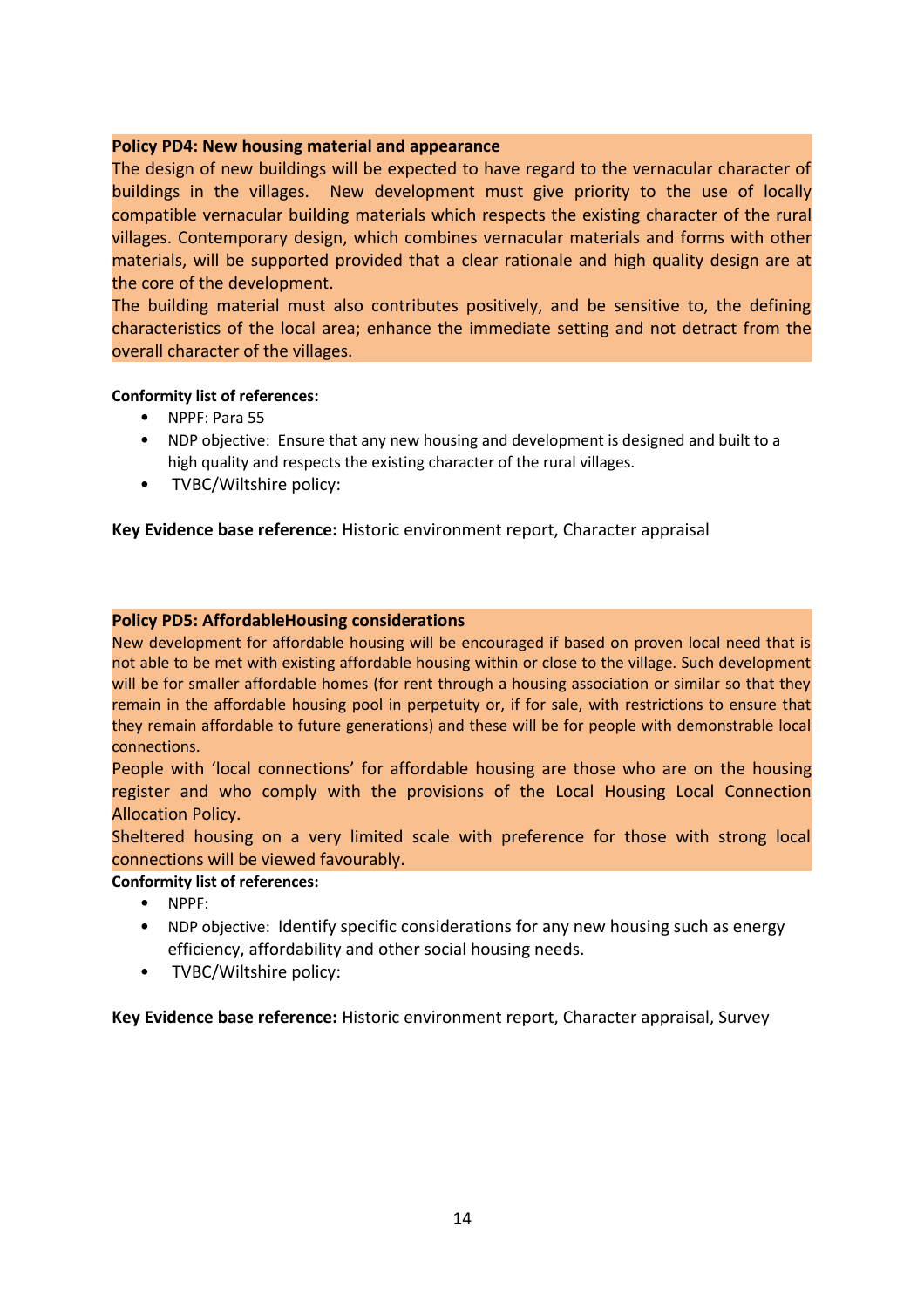## **Policy PD6: Integration of landscaping**

The design of new landscape features will happen at an early stage in the design process to ensure they are well integrated into new developments. New development proposals will have considered and correctly interpreted the landscape character of their location so as to produce the most appropriate design solution for the development. Landscape schemes should therefore:

- Integrate new development sympathetically with its surroundings
- Enhance the setting of new buildings
- Create a high quality environment in which to live and work
- Promote quality landscape schemes which are sensitive to the locality and provide local distinctiveness

Developers will be required to submit a landscape scheme to accompany all development proposals, particularly those in sensitive locations.

(The definition of major development is in accordance with the Town and Country Planning General Development Procedure (England) Order 1995 as amended.)

## **Conformity list of references:**

- NPPF:
- NDP objective: Maintain and enhance the wooded and rural character of the village by encouraging the integration of soft landscaping in new developments.
- TVBC/Wiltshire policy:

**Key Evidence base reference:** Historic environment report, Character appraisal

## **Policy PD7: Historic buildings**

Proposals that have an detrimental impact on listed buildings or their setting will normally be refused. Conversion of historic buildings or features (including traditional farm buildings), whether for residential, community or business purposes, will normally be approved so long as the use is appropriate for the building and its location and subject to the character of the building being protected along with its setting.

#### **Conformity list of references:**

- NPPF:
- NDP objective: Protect and enhance our listed buildings and heritage assets.
- TVBC/Wiltshire policy:

**Key Evidence base reference:** Historic environment report, Character appraisal

## **Policy PD8: Protection of high grade Agricultural Land**

Development will not be permitted on the best and most versatile agricultural land (land graded 1, 2 or 3A in the national farmland), equestrian or other greenfield areas unless special circumstances can be demonstrated which may include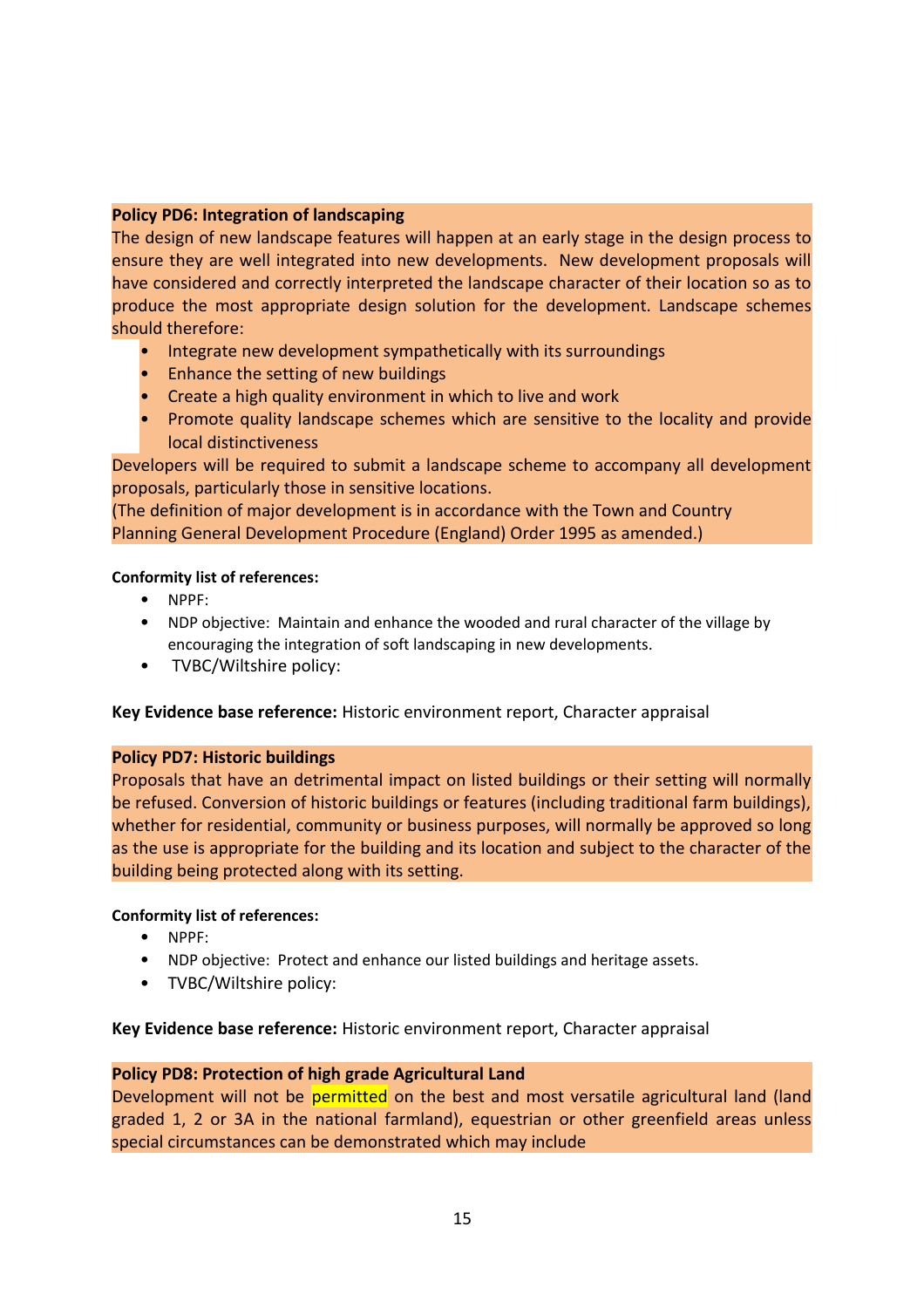- there is an overriding need for the development in the proposed location and development on the site is demonstrated as the most sustainable option
- the development conforms to other statutory national and local planning policies

## **Conformity list of references:**

- NPPF: Para 58
- NDP objective: Protect agricultural, equestrian and other Greenfield areas.
- TVBC/Wiltshire policy:

**Key Evidence base reference:** Historic environment report, Character appraisal

## **Policy PD9: Development of residential gardens**

The development of residential gardens within the Development Boundary, where such development is not in harmony with local character, will be resisted. The Character Appraisal (see evidence base) will be used as a reference to assess the impact of the proposals.

## **Conformity list of references:**

- NPPF: 58
- NDP objective: Determine the policy on the use of garden or adjacent land within an existing house boundary for the construction of additional dwelling or business building(s).
- TVBC/Wiltshire policy:

## **Key Evidence base reference:** Survey; **Character Appraisal;**

## **Policy PD10: Granny annexes**

Proposals for the subdivision of existing larger properties, or the creation of 'granny annexes' (as defined in the 2011 Census dwelling count, i.e. occupied by grandparent(s) of the children who live in the main dwelling and with a separate front door) and similar for existing family homes will normally be approved. provided that such annexes are and remain ancillary to the main property and cannot subsequently be sold as separate units.

#### **Conformity list of references:**

- NPPF:
- NDP objective: Determine the policy on the use of garden or adjacent land within an existing house boundary for the construction of additional dwelling or business building(s).
- TVBC/Wiltshire policy:

**Key Evidence base reference:** Survey, Character appraisal

#### **Policy PD11: Live/work dwellings**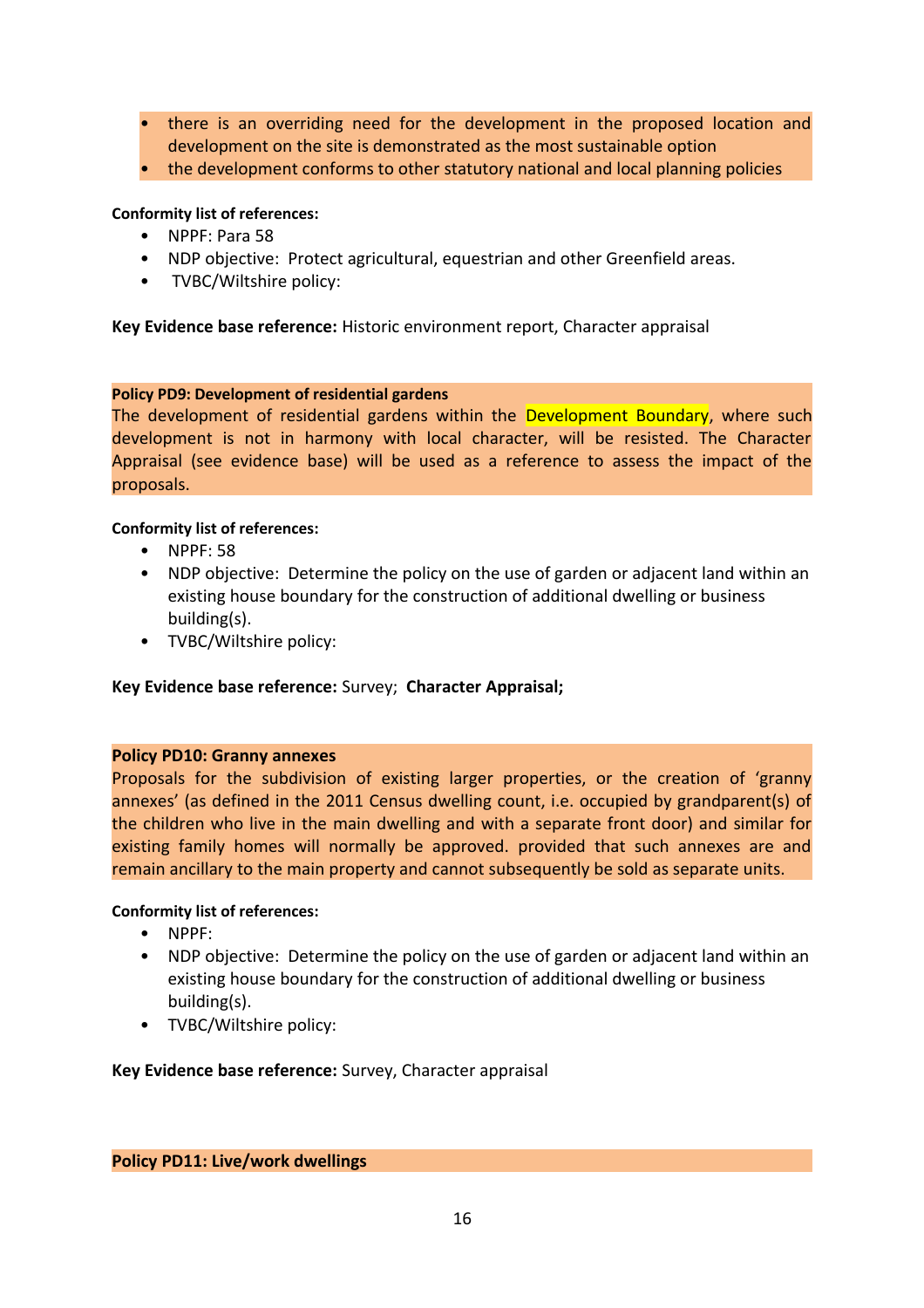The use of 'live/work' dwellings throughout the villages as places of self-employment will be encouraged. Applications to build a workshop, studio, office or similar unit as a separate structure within the domestic curtilage will be generally supported subject to the development being proportionate, it does not alter the basically domestic nature of the site or detract from the enjoyment and amenity of neighbouring homes.

## **Conformity list of references:**

- NPPF:
- NDP objective: Determine the policy on the use of garden or adjacent land within an existing house boundary for the construction of additional dwelling or business building(s).
- TVBC/Wiltshire policy:

**Key Evidence base reference:** Survey, Character appraisal

## **Policy PD12: Maintain Dark night skies and Limit Noise Pollution**

Development proposals which detract from the unlit environments of the villages will not be supported. New lighting will be required to conform to the highest standard of light pollution restrictions in force at the time. Security and other outside lighting on private and public premises will be restricted or regulated to be neighbourly in its use including floodlighting at equine establishments and on sports fields or sports grounds.

Security and other outside lighting that will adversely affect the amenities of other occupiers or habitats or which cause unnecessary light pollution which reduces the quality of the dark night sky will be refused.

Noise levels that might emerge from any development must be kept to an acceptable minimum

#### **Conformity list of references:**

- NPPF: Para
- NDP objective: Protect our dark skies and minimise light pollution. Noise pollution from individual premises must be kept to an acceptable level.
- TVBC/Wiltshire policy:

## **Key Evidence base reference:** Survey

Policy PD13 Noise Pollution

123. Planning policies and decisions should aim to: